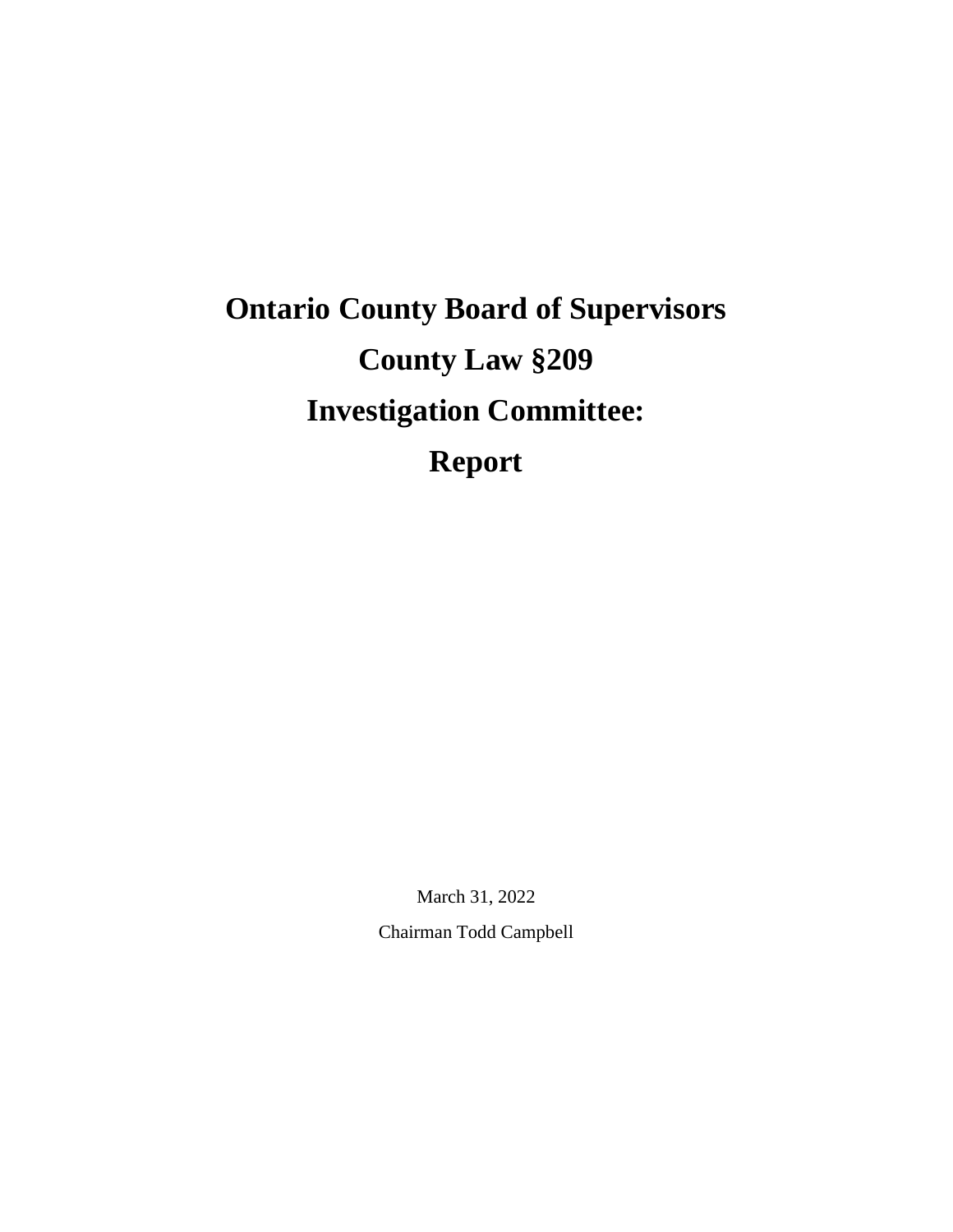#### BACKGROUND:

In December 2020, several complaints were made to the anonymous Ontario County Compliance Complaint hotline. These complaints alleged that issues related to sexual harassment and inappropriate workplace behaviors were investigated by the Ontario County Sheriff's Office, under the leadership of former Sheriff Kevin Henderson, but had not adequately dealt with the underlying allegations or circumstances of the complaints.

In late December 2020, Sheriff Henderson made several requests to both the Department of Human Resources and the County Administration to hear audio recordings of calls to the County's anonymous compliance complaint line to discern the identity of the complainant(s). These requests were denied by both the Department of Human Resources and County Administration, but were alarming to County officials who took their concerns to the Board of Supervisors.

In early 2021, the Board of Supervisors hired outside counsel, Scott Rogoff, Esq. of Barclay Damon, LLP, to look into concerns stemming from complaints made to the compliance line and also Sheriff Henderson's requests to hear the audio recordings of those complaints. Mr. Rogoff's firm subsequently hired an independent HR Investigator to conduct a thorough investigation into the concerns that had been brought to light to that point.

Over the course of approximately five months, the independent investigator interviewed over 70 current and former employees of the Ontario County Sheriff's Office and, based upon corroboration by Sheriff's Office employees and other evidence, it was concluded that acts of inappropriate behavior in the workplace by the Sheriff and/or with his knowledge and consent, and by certain members of his administration did occur. The investigator and Mr. Rogoff kept the Board of Supervisors apprised of the ongoing investigation and verbally presented the results of these investigative efforts to the Board of Supervisors once completed.

Throughout this process, the Board of Supervisors was committed to doing what they could to improve the working environment for the employees of the Sheriff's Office and ensuring that essential public safety services continued to be provided to residents of the County without interruption.

Former Sheriff Henderson was provided multiple opportunities to be interviewed in connection with the independent investigation and to provide documents related to the investigation, but declined to do so. As the seriousness of the situation became clearer, and the number of concerning workplace issues increased through the work of the independent investigator, and because there were still relevant documents and information outstanding that were not being produced on a voluntary basis, the Board of Supervisors took the uncommon step of forming a County Law Section 209 Investigation Committee. The County Law Section 209 Investigation Committee (hereinafter referred to as the 209 Committee) was formed via Resolution #432 of 2021 with the direction to conduct an investigation pursuant to New York State County Law §209 into the aforementioned matters, including the conduct and performance of the Ontario County Sheriff and certain members of his administration, all of whom are paid from County funds. [Link to Res#432-2021](https://ontariocountyny.gov/DocumentCenter/View/30812/Res-No-432-2021---PS---Investigation-Committee-Powers-and-Appointments-Pursuant-to-County-Law-209)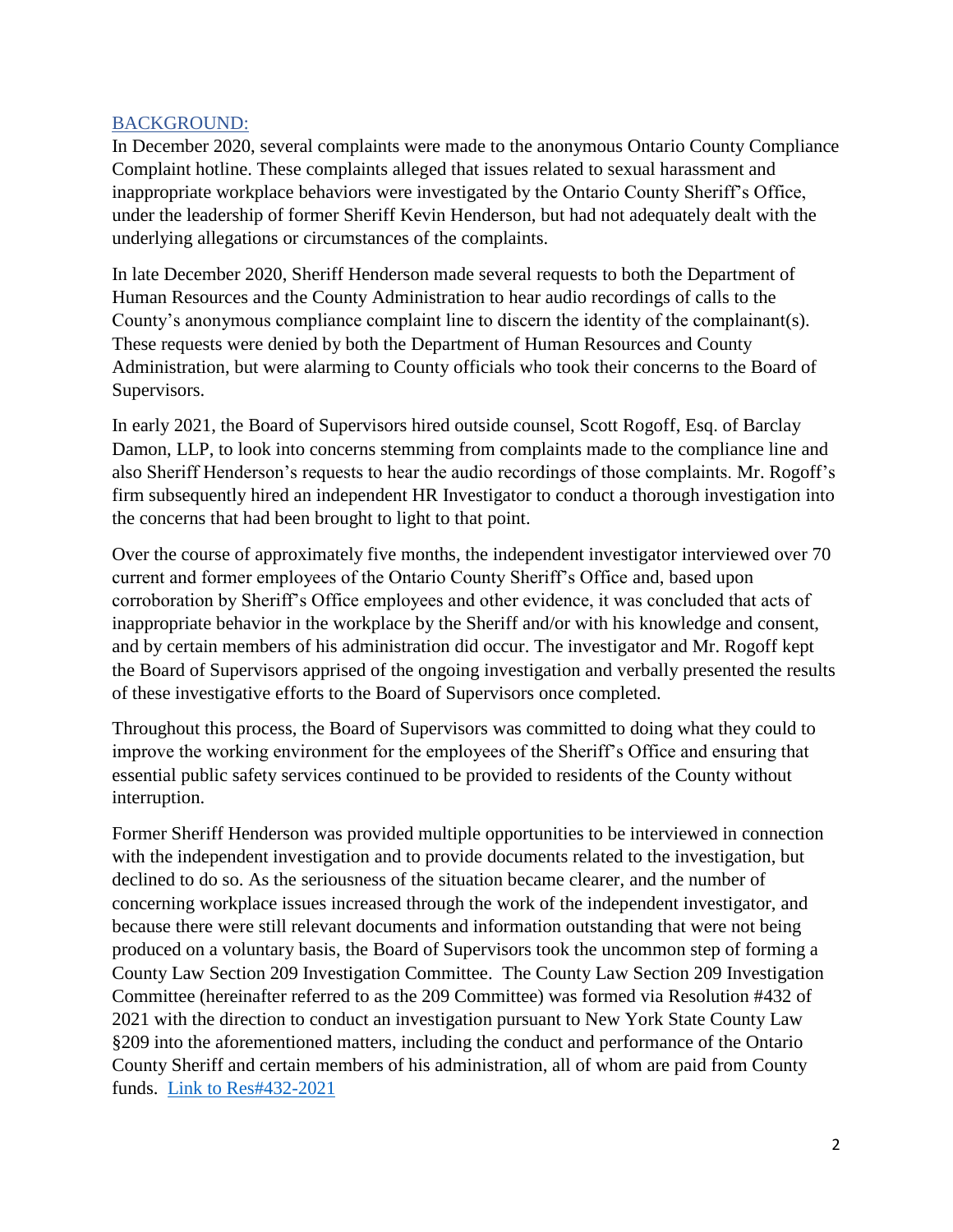The 209 Committee began meeting in September 2021 and developed written procedures and defined a scope and purpose of its investigation. [Link to 209 Committee Meeting Minutes,](https://ontariocountyny.gov/AgendaCenter/ViewFile/Minutes/_09232021-1713)  [Sept. 23, 2021.](https://ontariocountyny.gov/AgendaCenter/ViewFile/Minutes/_09232021-1713) The 209 Committee focused its review on:

- 1) The Internal compliance complaints made in 2020.
- 2) Matters handled by a Special Prosecutor, which resulted in a recommendation that two Correction Officers be terminated.
- 3) Compliance with the NYS Commission on Corrections reporting requirements related to reportable incidents.
- 4) Any practices or personnel contributing to the work environment in the Sheriff's Office, which discourages cooperation with other departments, promotes a culture of silence, or creates fear of retaliation.

This report represents an update on the efforts of the 209 Committee to date.

#### CORRECTIVE ACTIONS TO DATE:

Since the first complaints were received by Ontario County in late 2020, significant changes have occurred within the Sheriff's Department that the 209 Committee views as positive steps toward addressing the issues that have come to light. These include:

#### A. Resignation of the former Sheriff and Undersheriff:

In an almost unprecedented occurrence, the former Sheriff and Undersheriff both resigned their positions.

Former Undersheriff David Frasca resigned shortly after the allegations of misconduct and the proceeding investigation became public. Several months later, former Sheriff Kevin Henderson also resigned without having appointed a new Undersheriff.

The resignation of both the Undersheriff and Sheriff was without precedent, at least in recent memory, across the state and resulted in a situation where a local County Court Judge was required to appoint a new Sheriff until the next election.

Ontario County Court Judge Brian Dennis worked collaboratively with County leadership to explore the possibility of several different candidates for appointment to the position of Sheriff and made sure to identify individuals who could help to move the Department past its recent turmoil and address the concerns of the remaining staff.

Former Sheriff Phil Povero was ultimately selected as the individual who could achieve these goals and was gracious enough to come out of retirement to serve an additional 14 months as Ontario County Sheriff following his already extended tenure in that position.

## B. Resignation of former Corrections Officers:

Throughout the course of the independent investigation coordinated by the Board of Supervisors' outside counsel, three Corrections Officers at the Ontario County Jail resigned. The actions of these officers were the subject of part of the independent investigation and two of them had been recommended by a Special Prosecutor to be terminated from County employment.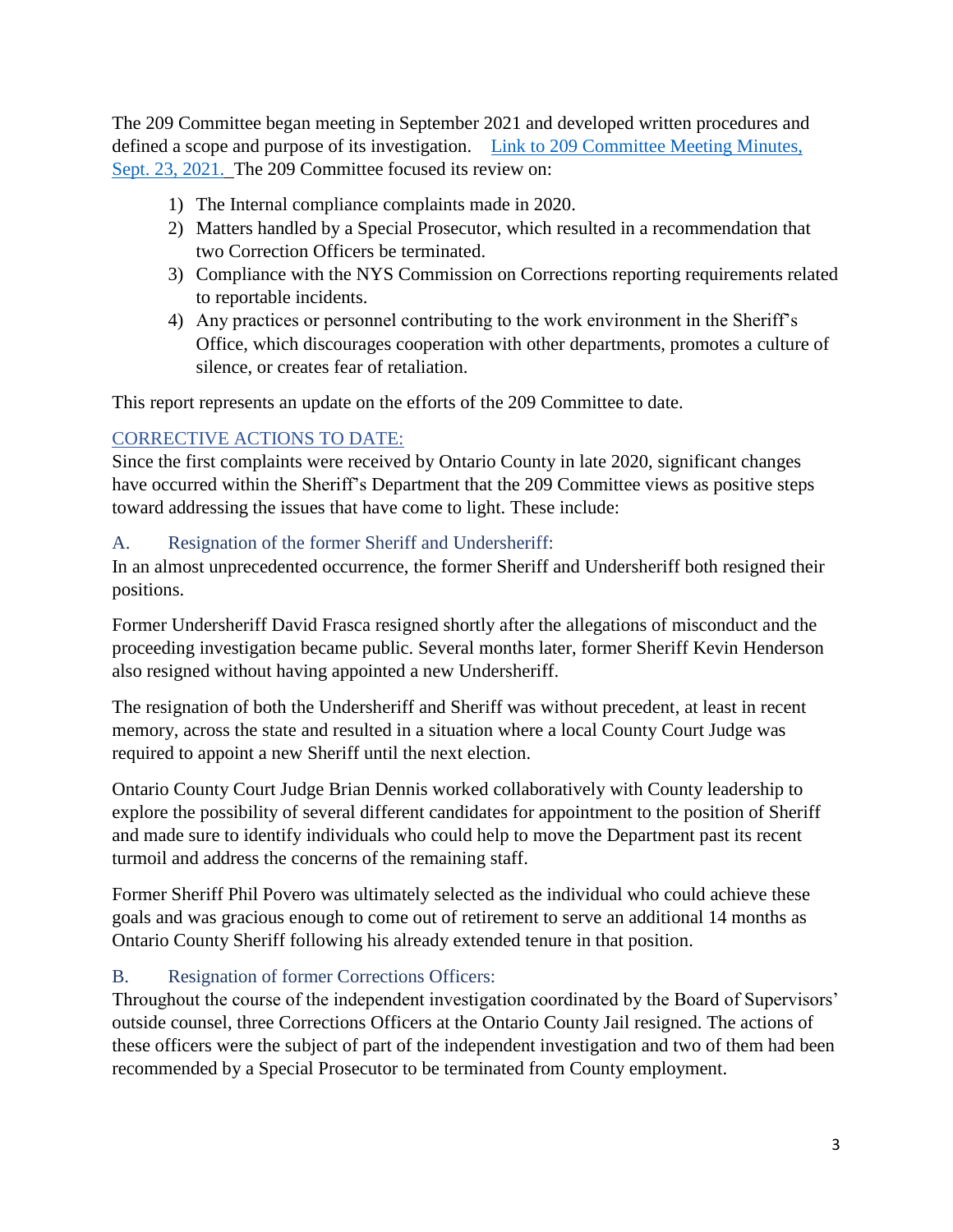C. Elimination of the Sheriff's Office Sexual Harassment Committee and Institution of County-Wide Policies and Procedures Regarding Sexual Harassment and Discrimination To Apply to Sheriff's Department Employees:

Prior to the events outlined in this report, the Sheriff's Office Manual of Instruction, a compendium of policies and operating procedures for all Departmental employees, detailed the operation of a Sexual Harassment Committee within the Department to which all complaints and allegations of sexual harassment were to be referred and investigated.

The existence of this Committee, and its apparent inactivity, was discovered during the course of the investigation. As a result of the investigation, County officials were able to examine the policies regarding sexual harassment that had been in place in the Sheriff's Office, and confirm that they had been superseded by the Ontario County Non-Discrimination and Sexual Harassment Prevention Policy, such that it would be unnecessary for the Department to continue utilizing those policies for the handling of sexual harassment matters.

Moreover, and following the resignation of former Sheriff Kevin Henderson, and before the appointment of Sheriff Phil Povero, the Sheriff's Administration took the initiative to disband the former Sexual Harassment Committee and update the Department's Manual of Instruction to indicate all Sheriff's Office employees are to follow the County's existing Non-Discrimination and Sexual Harassment Prevention Policy, including a process for filing and investigating complaints.

The 209 Committee would like to acknowledge the decisive positive action of the current Sheriff's Administration for this action and other positive changes to ensure that all employees, regardless of department, are subject to the same robust County policies and procedures.

## D. Creation of Compliance Investigator Positions:

The original complaints made by Sheriff's Office employees brought to light concerns and distrust among employees regarding how internal investigations relating to policy violations were handled. One obvious issue was the appearance of either bias or lack of impartiality that could exist when co-workers were investigating and making determinations related to other coworkers. These concerns were echoed by the Sheriff's Office leadership, who expressed their preference that internal Sheriff's Office matters be investigated by individuals not employed within the Department. As the Board of Supervisors and 209 Committee delved more deeply into this matter it became clear that additional County resources were needed to investigate and recommend corrective action when policy violations were alleged to have occurred.

To accomplish this goal, the 209 Committee recommended, and the Board of Supervisors approved the creation of two completely new positions within the County. These positions have been titled Compliance Investigators. The first Compliance Investigator took office on February 14, 2022 and the second began March  $28<sup>th</sup>$ .

The Compliance Investigators are part of the Department of Human Resources and report to the Director of Human Resources/Compliance Officer. They are charged with investigating any allegations of policy violations, reviewing existing policies and making recommendations regarding corrective action (if any) as well as working collaboratively with all Department Heads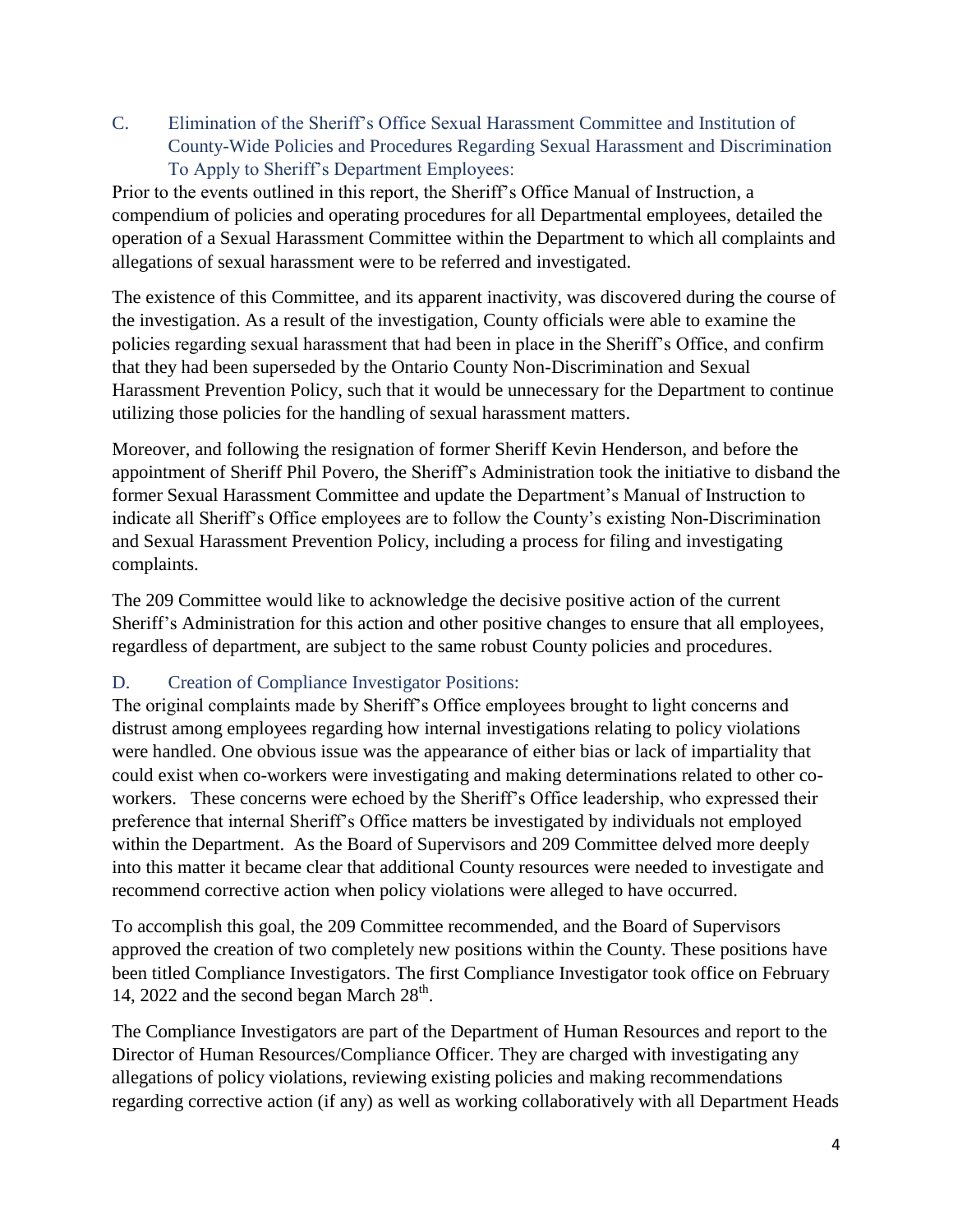in the County to provide training and education to employees in all departments on all policies and workplace issues. This Committee also recommends that additional training be provided on a regular basis to employees in the Sheriff's Office to provide refreshers on existing County policies and avenues of resolving issues and concerns that are outside of the Sheriff's Office.

In addition to their role across the County organization, the Compliance Investigators have been provided office space directly within the Sheriff's Office, both at the main offices at 74 Ontario St. and at the County Jail facility in Hopewell. The 209 Committee would like to commend the Sheriff's Office leadership for supporting the integration of these new positions within their operation both organizationally and by physically providing them office space. The intent behind this physical co-location of the Compliance Investigators in these areas is to be a visible reminder to employees of the resources being made available to them and for their use to resolve concerns regarding policy violations or workplace incidents.

The Sheriff's Office, in coordination with the 209 Committee has also implemented a change to the Department's internal policies to direct that all investigations, including those originating from within the Department, and from complaints of citizens or incarcerated individuals, are to be investigated by, or at least include the involvement of the Compliance Investigators.

This is a significant change to long-standing practice and the Sheriff's Office deserves considerable credit for its openness and willingness to have outside individuals investigate these situations. Both the Sheriff's Office and the 209 Committee feel strongly that having the Compliance Investigators maintain offices onsite in the Sheriff's Department and handle these investigations independently will provide increased transparency, ensure fair adjudication of complaints, and strengthen the trust that both citizens and employees have in the integrity and fairness of the Sheriff's Office.

## **MOVING FORWARD:**

It is important to note the significant steps that have been taken by the Board of Supervisors in addressing the issues within the Ontario County Sheriff's Office that were brought to its attention. The resignation of a sitting Sheriff and Undersheriff, and the creation of the 209 Committee are all, in and of themselves, significant and rare occurrences that speak to the gravity of the situation the Board discovered and the Board's willingness to effect positive change.

Significant internal policy changes, coupled with the creation of two Compliance Investigator positions also highlight the continued work of the 209 Committee and the dedication of both the Committee and the Board to ensure that long-term meaningful and lasting changes are implemented within the Department. The Board and the current leadership of the Sheriff's Office have made it clear that cooperative work still needs to be done and will be done even following the discontinuation of the 209 Committee.

#### A. Further Investigation:

An important component of this ongoing work is the follow-up and further examination of claims made to the independent investigator during the original investigation commissioned by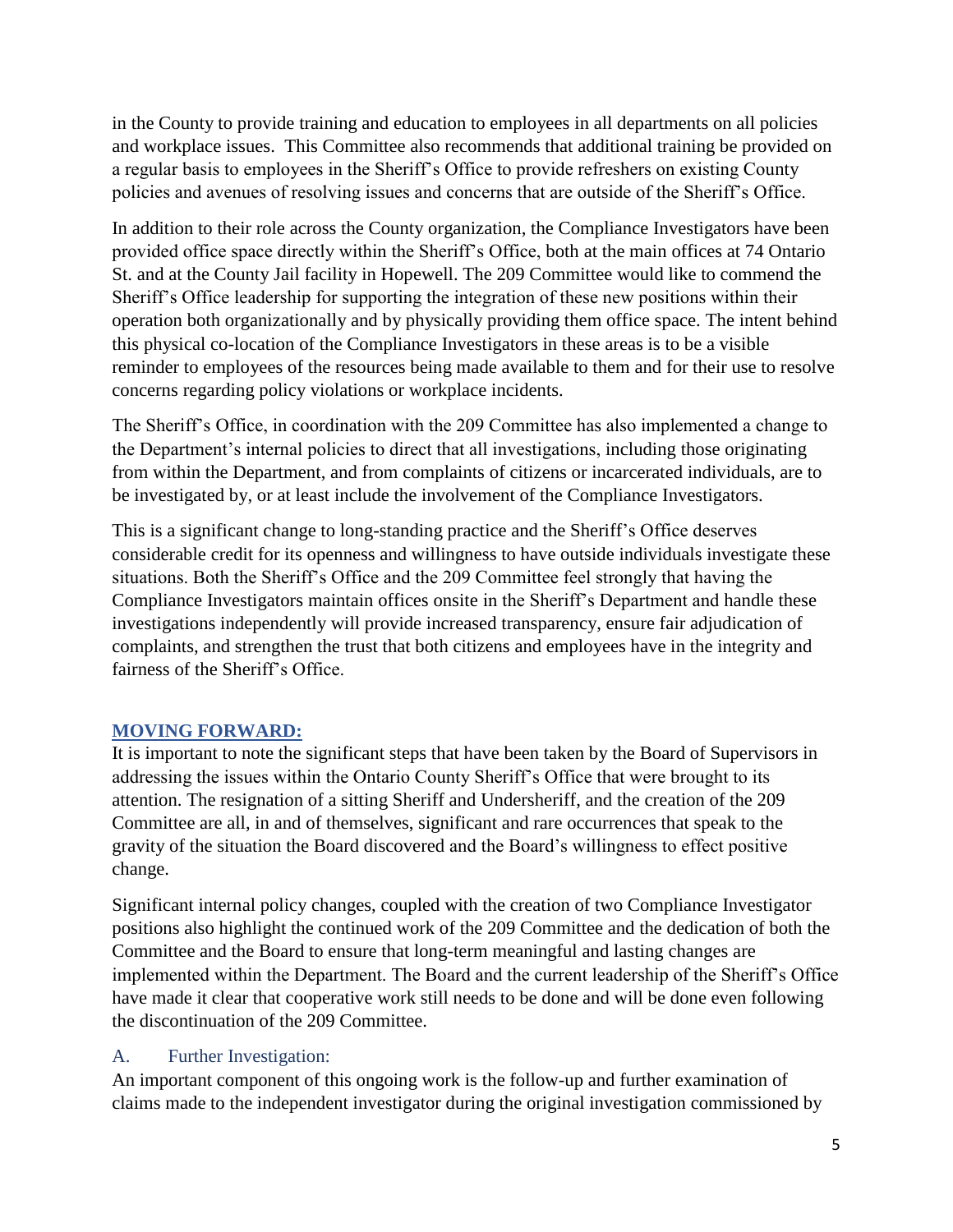Mr. Rogoff's firm. Given the significant concerns the Board of Supervisors had regarding the operation of the Sheriff's Office at the time, the investigation was narrowed to focus on the most serious and troubling allegations and behaviors on a Departmental level. It is important to note in that regard that the investigator was not retained to investigate each individual claim of alleged inappropriate conduct brought to light by each witness interviewed. That being said, and as set out herein, those claims will be reviewed where appropriate by the Compliance Investigators.

The decision to narrow the focus of the investigation as described above was certainly warranted given the circumstances at the time but left multiple concerns and allegations unexplored by the independent investigator. The 209 Committee has therefore recommended that the new Compliance Investigators look into other allegations that were disclosed to the independent investigator but not exhaustively examined due to them being outside the scope of the original investigation. This continued investigation by the Compliance Investigators will also allow the County to fulfill its obligation to fully investigate additional allegations of workplace misconduct that were raised during that investigation.

Both the Compliance Investigators and the current Administration of the Sheriff's Office have agreed that this is important work that needs to be continued. The work to investigate these matters fully has already begun.

## B. Ongoing Cooperation and Coordination:

Through the recent events that have unfolded surrounding the Ontario County Sheriff's Office, one major theme has emerged as an underlying contributing factor to the issues that have surfaced. That theme is isolation and separation of the Sheriff's Office from the County organization.

The investigation revealed that former Sheriff Kevin Henderson took steps to disengage his Office from the County and instruct his employees not to utilize other departments within the County structure that are there to assist and help. This led to many of the problems that came to light during the independent investigation and the subsequent work of the 209 Committee.

The current Sheriff's Administration deserves considerable credit for making tremendous strides in rectifying this in a very short period of time. The Sheriff and Undersheriff have been incredibly open, honest and collaborative with all matters regarding the operation of the Department, as well as the important work of the 209 Committee and the Compliance Investigators. Through their dedication and willingness to work collaboratively with the County, progress has been both swift and significant in just a few short months.

Moving forward, a new Sheriff will take office in January of 2023. The Board of Supervisors, the members of the 209 Committee and County leadership are committed to working closely with the new Sheriff's Administration to continue effectuating positive change within the Department and expect the new Sheriff to do the same.